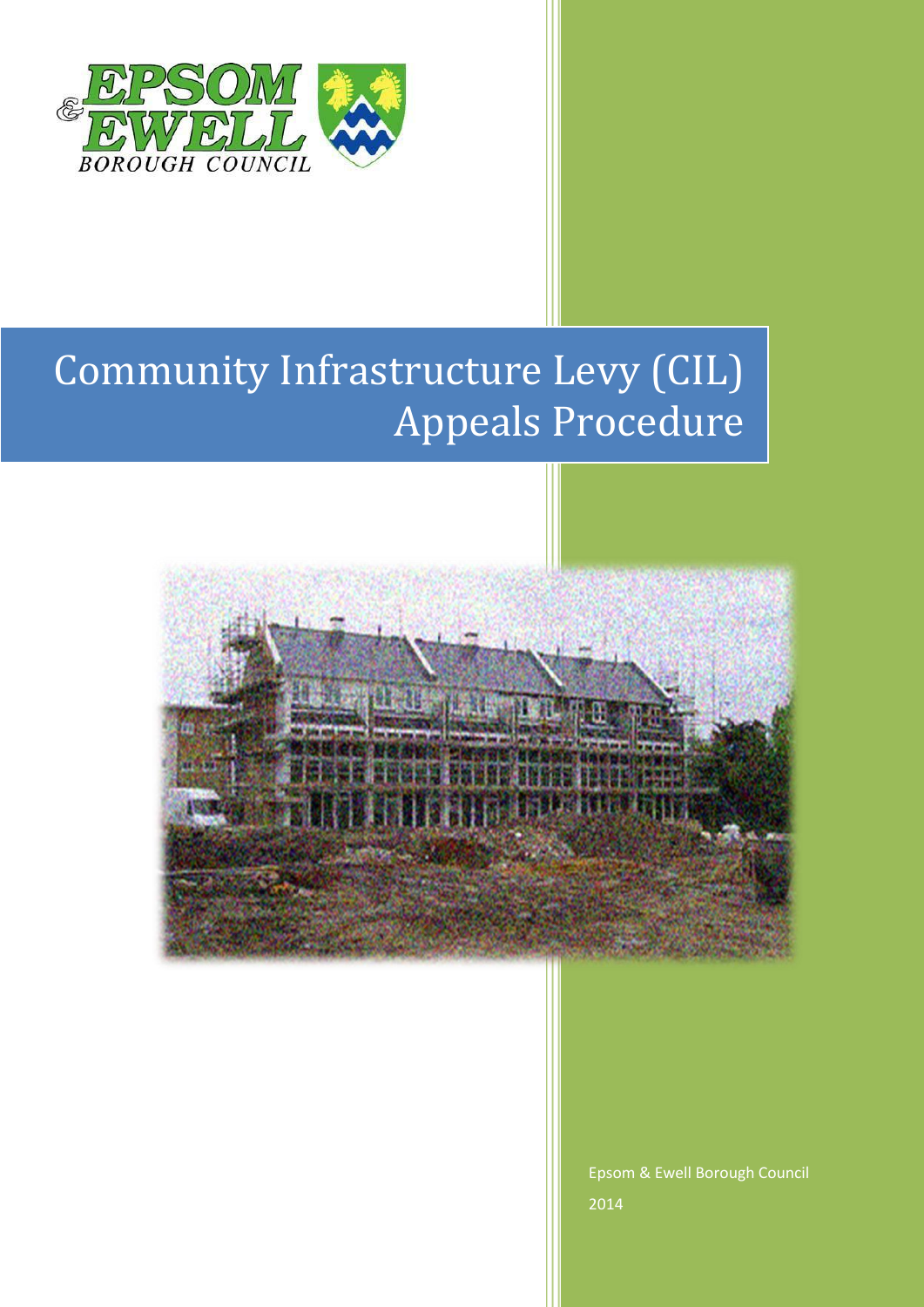## **Introduction**

Appeals can be made against all aspects of the CIL collection and enforcement system, from the CIL Collecting Authority's (Epsom & Ewell Borough Council) calculation of the amount due to any enforcement actions it may take. This note sets out the procedure for making such appeals: how to make an appeal, when to make an appeal by, and who to make the appeal to.

#### **Community Infrastructure Levy Appeals**

Appeals can be made against all aspects of the Community Infrastructure Levy collection and enforcement system, from the Council's calculation of the amount due to any enforcement actions we may take. There are two exceptions where an appeal system does not exist, social housing relief and exceptional circumstances relief.

# **Appealing to the Valuation Office Agency (VOA) against the Councils calculation of the Levy chargeable amount in a Liability Notice**

## **Seeking a review of the chargeable amount**

If you feel that the amount of Community Infrastructure Levy set out in your Liability Notice has been calculated incorrectly, you can ask the Council to review the calculation. Such a request must be made in writing to us at [planning@epsom-ewell.gov.uk](mailto:planning@epsom-ewell.gov.uk) within 28 days of the date on which the Liability Notice was issued. You may also submit appropriate written evidence to support your request to the Council.

## **How will the Council conduct the review and notify you of the outcome?**

When the Council receives your request to review the amount, we will ensure that the person conducting the review is senior to the one who carried out the original calculation. We will notify you of the decision of the review within 14 days of receiving your request, including the reasons for the decision. However, where development is commenced before you receive notification of this decision, the review will lapse and the original amount will become due for payment in the manner set out in the Demand Notice.

## **Right of appeal against decision made by the Council following a review of the chargeable amount**

If you are dissatisfied with the decision of the Council's review or have not been notified within 14 days, you may appeal to the Valuations Office Agency (VOA). This appeal must be made within 60 days beginning on the day on which the Liability Notice was issued. However, you may not appeal to the VOA on how the Community Infrastructure Levy amount due was calculated if development has commenced. This appeal will also lapse if development commences before you have been told of the outcome of the appeal.

## **Appeals against the apportionment of liability for the Levy**

You may appeal to the VOA against any apportionment of liability carried out by the Council. Any such appeal must be made within 28 days of receiving notice of such a decision by the Council. Where an appeal is allowed, any Demand Notices (including surcharges) relating to the development in question will be suspended pending the outcome of the appeal.